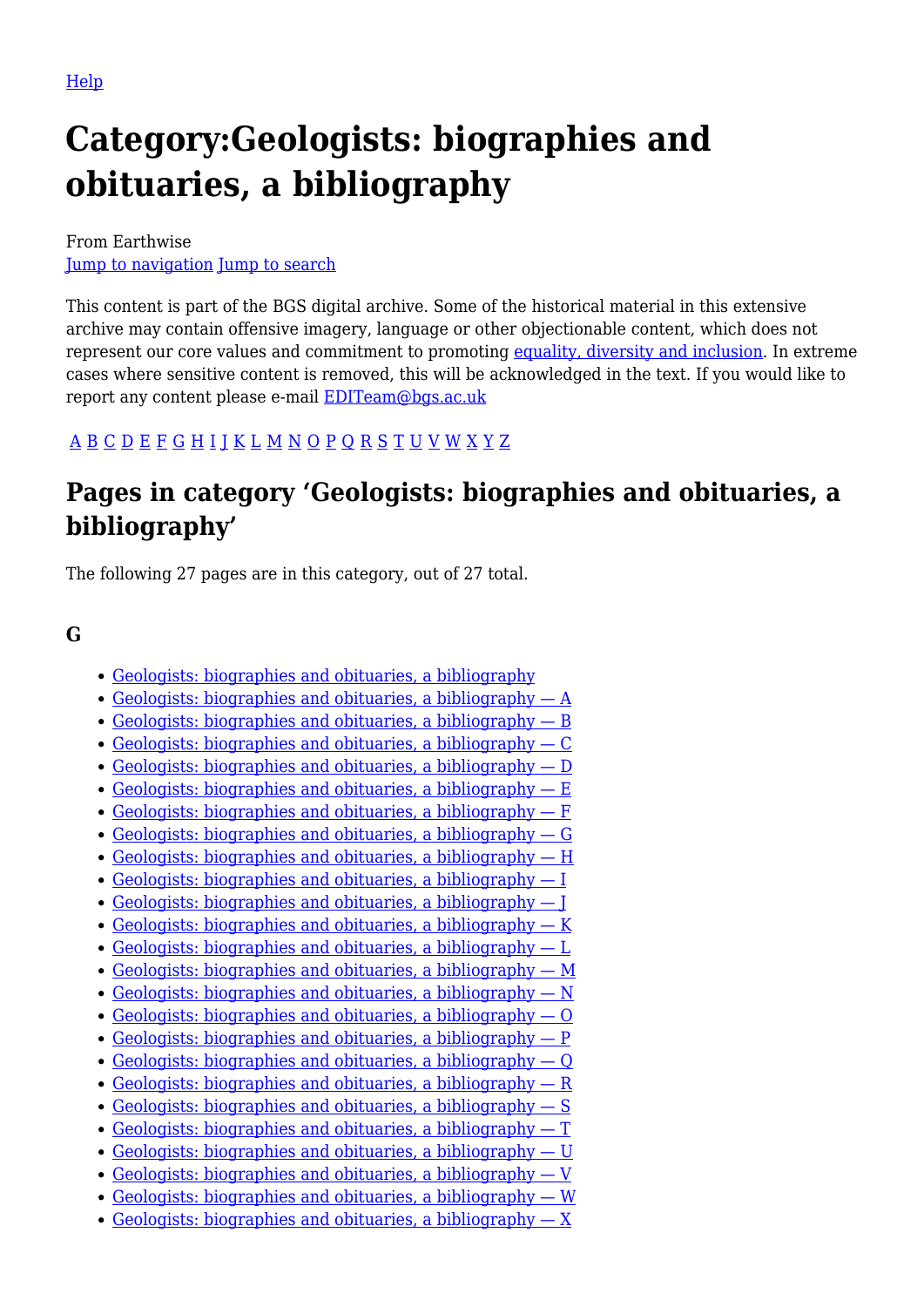- [Geologists: biographies and obituaries, a bibliography Y](http://earthwise.bgs.ac.uk/index.php/Geologists:_biographies_and_obituaries,_a_bibliography_%E2%80%94_Y)
- [Geologists: biographies and obituaries, a bibliography Z](http://earthwise.bgs.ac.uk/index.php/Geologists:_biographies_and_obituaries,_a_bibliography_%E2%80%94_Z)

#### Retrieved from

'[http://earthwise.bgs.ac.uk/index.php?title=Category:Geologists:\\_biographies\\_and\\_obituaries,\\_a\\_bibli](http://earthwise.bgs.ac.uk/index.php?title=Category:Geologists:_biographies_and_obituaries,_a_bibliography&oldid=53369) [ography&oldid=53369](http://earthwise.bgs.ac.uk/index.php?title=Category:Geologists:_biographies_and_obituaries,_a_bibliography&oldid=53369)'

[Category](http://earthwise.bgs.ac.uk/index.php/Special:Categories):

• [History of British geology](http://earthwise.bgs.ac.uk/index.php/Category:History_of_British_geology)

# **Navigation menu**

#### **Personal tools**

- Not logged in
- [Talk](http://earthwise.bgs.ac.uk/index.php/Special:MyTalk)
- [Contributions](http://earthwise.bgs.ac.uk/index.php/Special:MyContributions)
- [Log in](http://earthwise.bgs.ac.uk/index.php?title=Special:UserLogin&returnto=Category%3AGeologists%3A+biographies+and+obituaries%2C+a+bibliography&returntoquery=action%3Dmpdf)
- [Request account](http://earthwise.bgs.ac.uk/index.php/Special:RequestAccount)

#### **Namespaces**

- [Category](http://earthwise.bgs.ac.uk/index.php/Category:Geologists:_biographies_and_obituaries,_a_bibliography)
- [Discussion](http://earthwise.bgs.ac.uk/index.php?title=Category_talk:Geologists:_biographies_and_obituaries,_a_bibliography&action=edit&redlink=1)

 $\Box$ 

## **Variants**

#### **Views**

- [Read](http://earthwise.bgs.ac.uk/index.php/Category:Geologists:_biographies_and_obituaries,_a_bibliography)
- [Edit](http://earthwise.bgs.ac.uk/index.php?title=Category:Geologists:_biographies_and_obituaries,_a_bibliography&action=edit)
- [View history](http://earthwise.bgs.ac.uk/index.php?title=Category:Geologists:_biographies_and_obituaries,_a_bibliography&action=history)
- [PDF Export](http://earthwise.bgs.ac.uk/index.php?title=Category:Geologists:_biographies_and_obituaries,_a_bibliography&action=mpdf)

 $\Box$ 

#### **More**

#### **Search**

Search Go

### **Navigation**

- [Main page](http://earthwise.bgs.ac.uk/index.php/Main_Page)
- [Recent changes](http://earthwise.bgs.ac.uk/index.php/Special:RecentChanges)
- [Random page](http://earthwise.bgs.ac.uk/index.php/Special:Random)